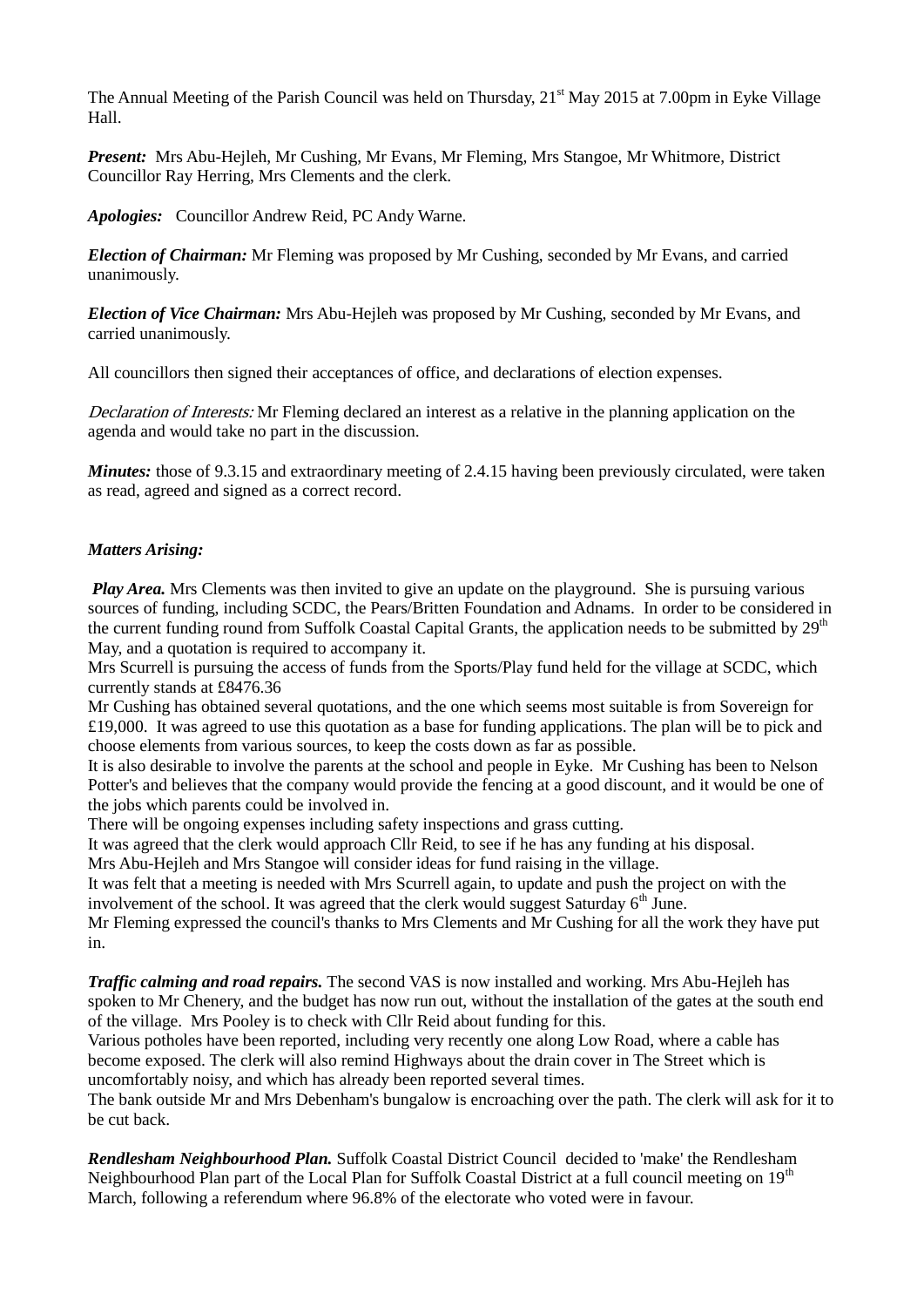*Eyke Fete: 19<sup>th</sup> July.* Councillors were reminded of this date, and that marquees etc will be erected on Thursday 16<sup>th</sup> meeting at 6pm at the Old Rectory. The fete will start at 1pm on the Sunday.

### *Reports.*

*District Councillor Ray Herring.* Cllr Herring presented a wide ranging report, covering the recent election, where there has been a reduction to 42 councillors from 55, covering 26 wards in total.

Although SCDC has succeeded in freezing its portion of the council tax for the fifth consecutive year, through shared services, and working in partnership with Waveney District Council, and other providers, there are still challenges ahead, with a predicted budget gap of £2.71m to fill over the next 4 years. Relocation to new offices at Melton should result in significant savings and the costs will be met through the sale of the existing office site and the nearby Cedar House.

The Enabling Communities Strategy has enabled District Councillors to support local initiatives and projects to the tune of £220,000 for 300 projects over the past two years. Other funding has also supported diverse activities such as helping disabled young people, the elderly, tackling loneliness, flood protection, and community development.

175 affordable homes have been built since 2010/11. The Section 106 system has been replaced by the Community Infrastructure Levy, which should bring clarity and consistency to the system, and should also speed it up. Neighbourhood Plans are being developed across the district. The Council is disappointed that a further challenge from NANT (No Adastral New Town) has been issued, which will delay the creation of new homes and jobs across the district.

The local economy is strong, with new investment expected in the near future, and and with a very low unemployment rate of 0.7%.

Work continues to protect the fragile coastline, and to upgrade homes to superfast broadband.

Councillor Herring then left the meeting.

*Woodbridge and District SNT.* The annual report from PC Warne details 7 crimes in the village through the past year. The current SNT priorities are speed monitoring and enforcement in the Woodbridge and District area; parking monitoring and enforcement in this area particularly around schools and any other areas of concern in the community; through patrols and crime reduction awareness of rural dwelling crime to reduce opportunity of such offences. The next priority setting meeting will be on Wednesday,  $1<sup>st</sup>$  July at 7pm in Woodbridge Town Hall. The mobile police station will be in Eyke on 22<sup>nd</sup> June between 2 and 3.30pm.

*Little Leaders Child Care.* A note of apology has been received from Mrs Ali, for not attending the Annual Parish Meeting on 20<sup>th</sup> April, because of family illness. She reports that all is well at the pre-school, with numbers increasing. The lease is still an ongoing problem, as there has not been a new one for 4 years.

**Suffolk Association of Local Councils.** Mrs Abu-Hejleh attended on 16<sup>th</sup> March. Mr Graham Newman, the cabinet member for Roads, Transport and Planning at SCC spoke first, and covered the issue of dealing with the backlog of potholes to be filled amongst other things. With a faster method – Velocity Patching - it is hoped to speed up the process.

The speaker from Suffolk Police talked of the challenge of financial constraints on policing, and of the need to work with other organisations to deal with social welfare issues. Crime has changed: Cybercrime is the new thing.

The area chairman, Tony Fryatt, talked about affordable housing, the level of which is appalling in some areas. The system of one new house in three built having to be affordable does not work. If parish councils could work with district councils in identifying local need and suitable land this could be a way forward, which has been successfully achieved in Germany. However, it could be difficult to get local landowners to relinquish the land.

Topics for the next meeting could include : someone to streamline the running of Parish Councils; the demands on doctors from increased population in new housing.